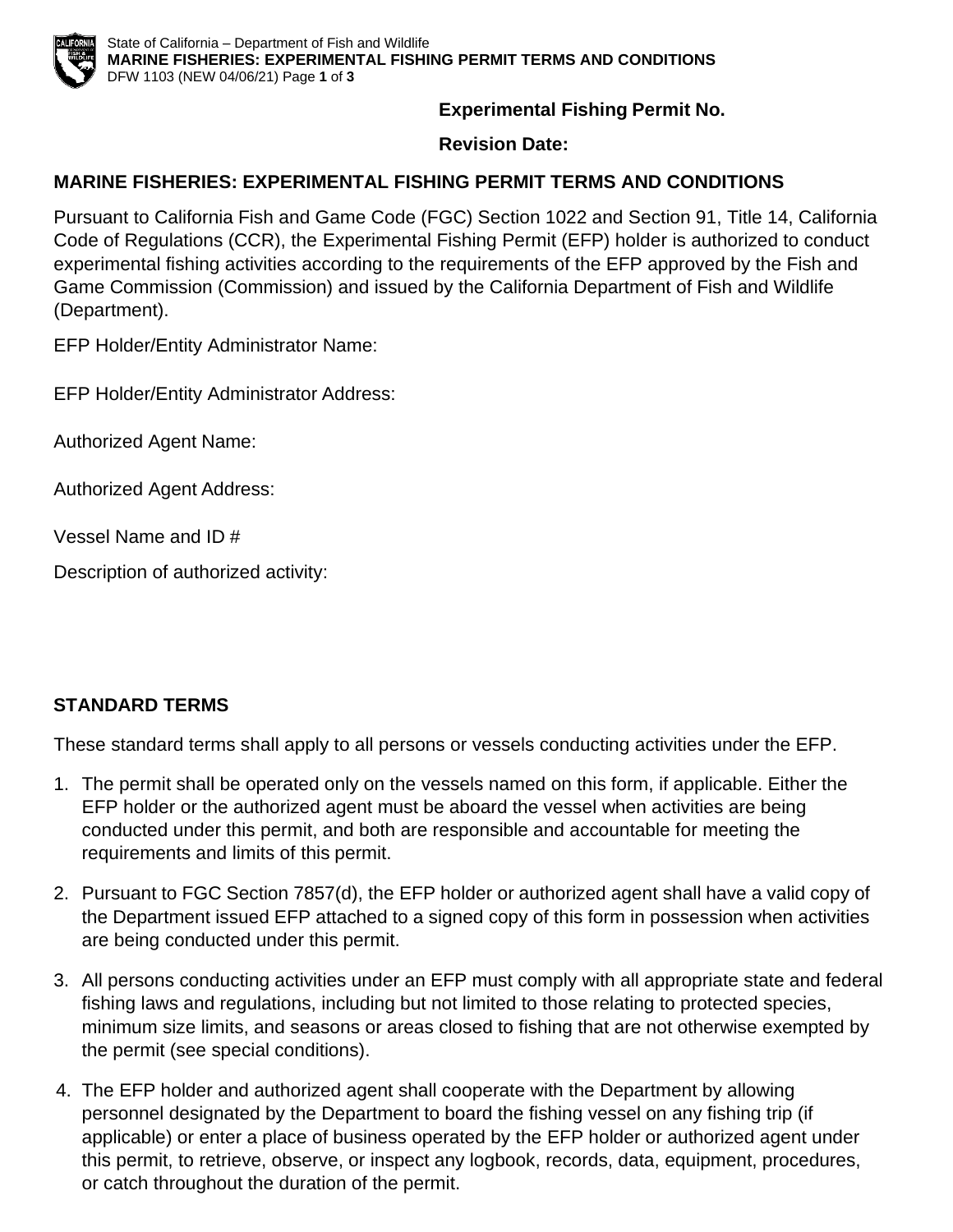

State of California – Department of Fish and Wildlife **MARINE FISHERIES: EXPERIMENTAL FISHING PERMIT TERMS AND CONDITIONS** DFW 1103 (NEW 04/06/21) Page **2** of **3**

5. The EFP holder or authorized agent shall provide Department staff with a 24-hour notice prior to every fishing trip. The contact information for Department staff will be provided for this purpose at the time of permit issuance.

#### **SPECIAL CONDITIONS**

As set forth in subsection 91(i), Title 14, CCR, special conditions may be placed on this permit for research purposes and the conservation and management of marine resources and the environment (see following page).

As set forth in subsection 91(k), Title 14, CCR, special conditions may be amended or repealed as necessary for research purposes and the conservation and management of marine resources and the environment.

### **RECEIPT AND ACKNOWLEDGEMENT**

The permit is not valid until the EFP holder has certified by their signature below that they have: 1) read and understand the standard terms and special conditions of the permit; 2) unless otherwise specified in special conditions, paid the appropriate fees specified in Section 704, Title 14, CCR; and 3) returned a signed copy of this form to the Department.

I have read, understand and agree to abide by all standard terms and special conditions of this permit.

| <b>EFP Holder Signature</b>                  | Date                            |
|----------------------------------------------|---------------------------------|
| Received by License and Revenue Branch (LRB) |                                 |
| Fee \$                                       | Experimental Fishing Permit No. |
| Revision Date _                              |                                 |

By: LRB Date